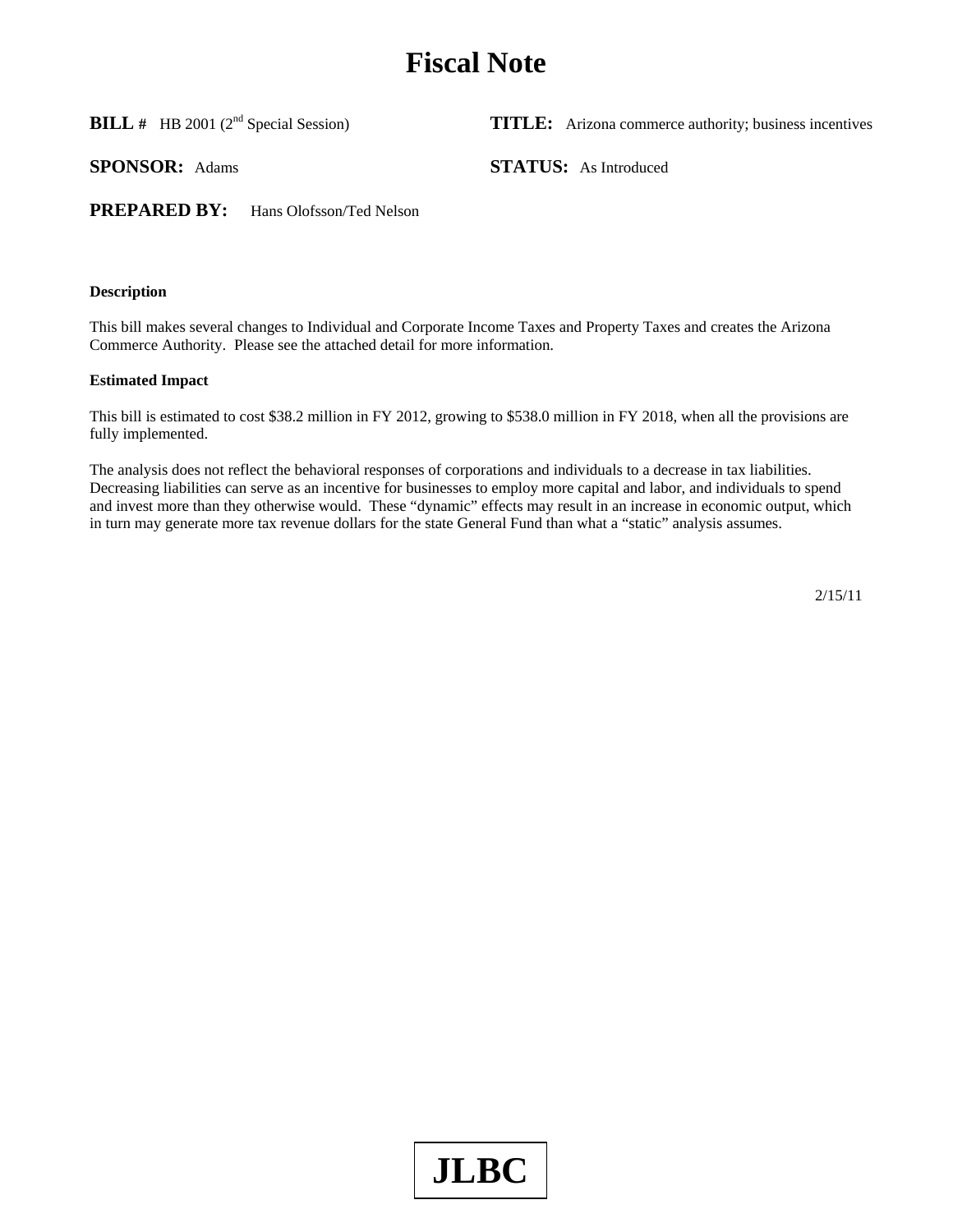## **General Fund Impact of Tax Provisions in ACA Bill – HB 2001/SB 1001, 2nd Special Session (\$ Millions)** 1/2/

| <b>Description of Provision</b>                                                                                                  | <b>Tax</b>                                                  | <b>FY 12</b> | <b>FY 13</b> | <b>FY 14</b> | <b>FY 15</b> | <b>FY 16</b> | <b>FY 17</b> | <b>FY18</b> |
|----------------------------------------------------------------------------------------------------------------------------------|-------------------------------------------------------------|--------------|--------------|--------------|--------------|--------------|--------------|-------------|
| Phases down Class 1 (commercial) property assessment ratio from 20% to 18% over<br>4 years, beginning in TY 2013                 | Property                                                    |              |              | (3.4)        | (7.2)        | (11.6)       | (16.5)       | (17.4)      |
| Reduces Class 2 (agricultural) property assessment ratio from 16% to 15% in TY<br>2016                                           | Property                                                    |              |              |              |              |              | (2.4)        | (2.7)       |
| Reduce Homeowner Rebate costs by limiting to primary residence & requiring<br>affidavits                                         | Property                                                    |              | 39.0         | 39.0         | 39.0         | 39.0         | 39.0         | 39.0        |
| Increases Homeowner Rebate % to offset Class 3 tax shift due to Class 1 & 2<br>assessment ratio reductions, beginning in FY 2014 | Property                                                    |              |              | (15.6)       | (34.1)       | (55.7)       | (93.0)       | (100.5)     |
| Reimburses County Assessor' Costs for Implementation of Homeowner Rebate<br>changes, beginning in FY 2013                        | Property                                                    |              | (2.0)        | (2.0)        | (2.0)        | (2.0)        | (2.0)        | (2.0)       |
| Changes personal property exemption inflation factor to cost employment index                                                    | Property                                                    |              |              |              |              |              |              |             |
| Increases depreciation of business personal property, beginning in TY 2012                                                       | Property                                                    |              | (4.8)        | (4.8)        | (4.8)        | (4.8)        | (4.8)        | (4.8)       |
| Increases small businesses eligibility for 30% "Angel" investment credit from \$2m to<br>\$10m in assets                         | Individual Income                                           | (4.0)        | (4.0)        | (4.0)        | (4.5)        |              |              |             |
| Eliminates capital gains on income derived from small businesses, beginning in TY<br>2014                                        | Individual Income                                           |              |              |              | (11.6)       | (12.3)       | (12.9)       | (13.6)      |
| Phases down corporate tax rate from 6.968% to 4.9% over 4 years, beginning in TY<br>2014                                         | Corporate Income                                            |              |              |              | (53.8)       | (116.0)      | (183.5)      | (269.6)     |
| Phases in corporate sales factor from 80% to 100% over 4 years, beginning in TY<br>2014                                          | Corporate Income                                            |              |              |              | (24.6)       | (47.3)       | (67.8)       | (84.0)      |
| Increases university-related R&D credit by 10%, beginning in TY 2012                                                             | Corporate & Individual Income                               |              | (4.0)        | (4.0)        | (4.0)        | (4.0)        | (4.0)        | (4.0)       |
| Creates annual \$3,000 3-year new job credit with conditions                                                                     | Corporate / Individual Income &<br><b>Insurance Premium</b> | (6.7)        | (13.4)       | (29.8)       | (47.7)       | (52.7)       | (53.7)       | (50.9)      |
| Eliminates Enterprise Zone Program                                                                                               | Corporate / Individual Income &<br>Property                 | 4.0          | 4.0          | 4.0          | 4.0          | 4.0          | 4.0          | 4.0         |
| Diverts withholding tax to Arizona Commerce Authority, beginning in FY 2012                                                      | Individual Income 3/                                        | (31.5)       | (31.5)       | (31.5)       | (31.5)       | (31.5)       | (31.5)       | (31.5)      |
| <b>Total General Fund Impact</b>                                                                                                 |                                                             | (\$38.2)     | (\$16.7)     | (\$52.1)     | (\$182.8)    | $(\$294.9)$  | $(\$429.1)$  | $(\$538.0)$ |

Notes:<br>1/ Cost to General Fund appears as a negative and savings appears as a positive.

 $2/$  Property tax changes are estimated after truth-in-taxation adjustments.

3/ Plus \$3.5 million of lottery proceeds previously designated for Department of Commerce.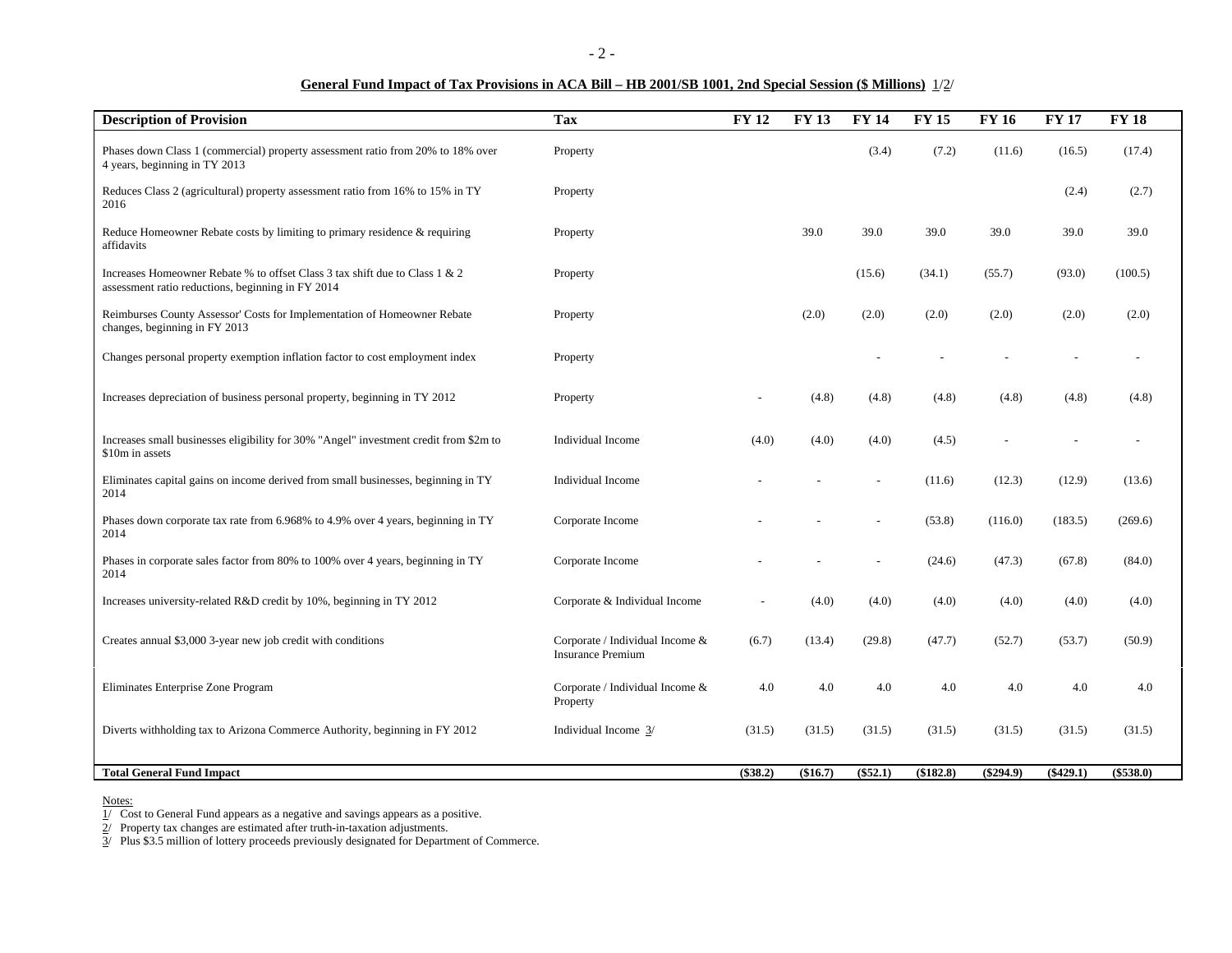## **Description of Fiscal Impact Provisions in the Arizona Commerce Authority (ACA) Bill**

## Phase-Down of Class 1 (Commercial/Industrial) Property Assessment Ratio

The provision phases down the assessment ratio for Class 1 (commercial and industrial) property from 20% to 18% over 4 years, beginning in Tax Year (TY) 2013. Based on projected growth in net assessed valuation (NAV), it is estimated that this provision will reduce statewide NAV by \$(600) million, beginning in FY 2014. Under the state's K-12 funding formula, such a NAV loss is expected to increase General Fund formula costs for schools by \$22.1 million, beginning in FY 2014. If the school tax rate adjustments under the state's truth-in-taxation (TNT) provisions are allowed to take place, however, the cost would be reduced to \$3.4 million. When fully implemented in FY 2017, the corresponding cost would be \$16.5 million.

## Decrease of Class 2 (Agricultural) Property Assessment Ratio

The provision reduces the assessment ratio for Class 2 (agricultural) property from 16% to 15% in TY 2016. Based on projected growth in NAV, it is estimated that this provision will reduce statewide NAV by \$(420) million, beginning in FY 2017. Under the state's K-12 funding formula, such a NAV loss is expected to increase General Fund formula costs for schools by \$15.4 million, beginning in FY 2017. If the school tax rate adjustments under the state's truth-in-taxation (TNT) provisions are allowed to take place, however, the cost would be reduced to \$2.4 million.

#### Reduce Homeowner's Rebate Eligibility

The state subsidizes 40% of the cost of a homeowner's school property taxes. This provision would reduce Homeowner's Rebate costs by 1) limiting the program to in-state residents only and 2) requiring homeowners' to submit an affidavit that the home represents their primary residence. The provision is expected to save \$39.0 million starting in FY 2013. This estimate assumes that approximately 25% of rental homes in the state are currently misclassified and that 6.5% of homes in Arizona are "second" homes based on U.S. Census data.

## Increase Homeowner's Rebate Percentage

This provision would increase the Homeowner's Rebate percentage for FY 2014 through FY 2018 by an amount to be determined by DOR that would offset for homeowners the tax shift that otherwise would occur under the bill due to assessment ratio changes for Class 1 and Class 2 properties. This is estimated to increase state costs for the Homeowner's Rebate by \$15.6 million in FY 2014, and grow to \$93.0 million in FY 2017 when fully implemented.

#### Reimburse County Costs

This provision would require the Legislature to reimburse counties in FY 2013 for costs of administering the new Homeowner's Rebate affidavit process in calendar year 2012. Based on initial input from Maricopa County, this cost is estimated at \$2 million statewide per year starting in FY 2013.

#### Change of Business Personal Property Exemption Inflation Factor

Under current law, personal property that is used for agricultural purposes or in a trade or business is exempt from taxation up to a maximum amount of \$50,000 in full cash value per taxpayer. This amount is automatically adjusted for inflation each year, as measured by the GDP Price Deflator, and is currently \$67,268. Beginning in TY 2012, this provision would replace the GDP Price Deflator with the Employment Cost Index for purposes of calculating the inflation-adjusted exemption amount each year. Based on a recent forecast provided by Global Insight, the use of the new inflation factor would increase the personal property exemption amount for FY 2013 by about \$600. Such a small increase is expected to have a negligible impact on statewide NAV and hence the General Fund.

#### Increase of Business Personal Property Depreciation

Current law provides that business and agricultural personal property receive an additional depreciation over and above the regular depreciation allowance. This provision would increase the amount of additional depreciation relative to what is currently allowed. Based on an analysis provided by the Maricopa County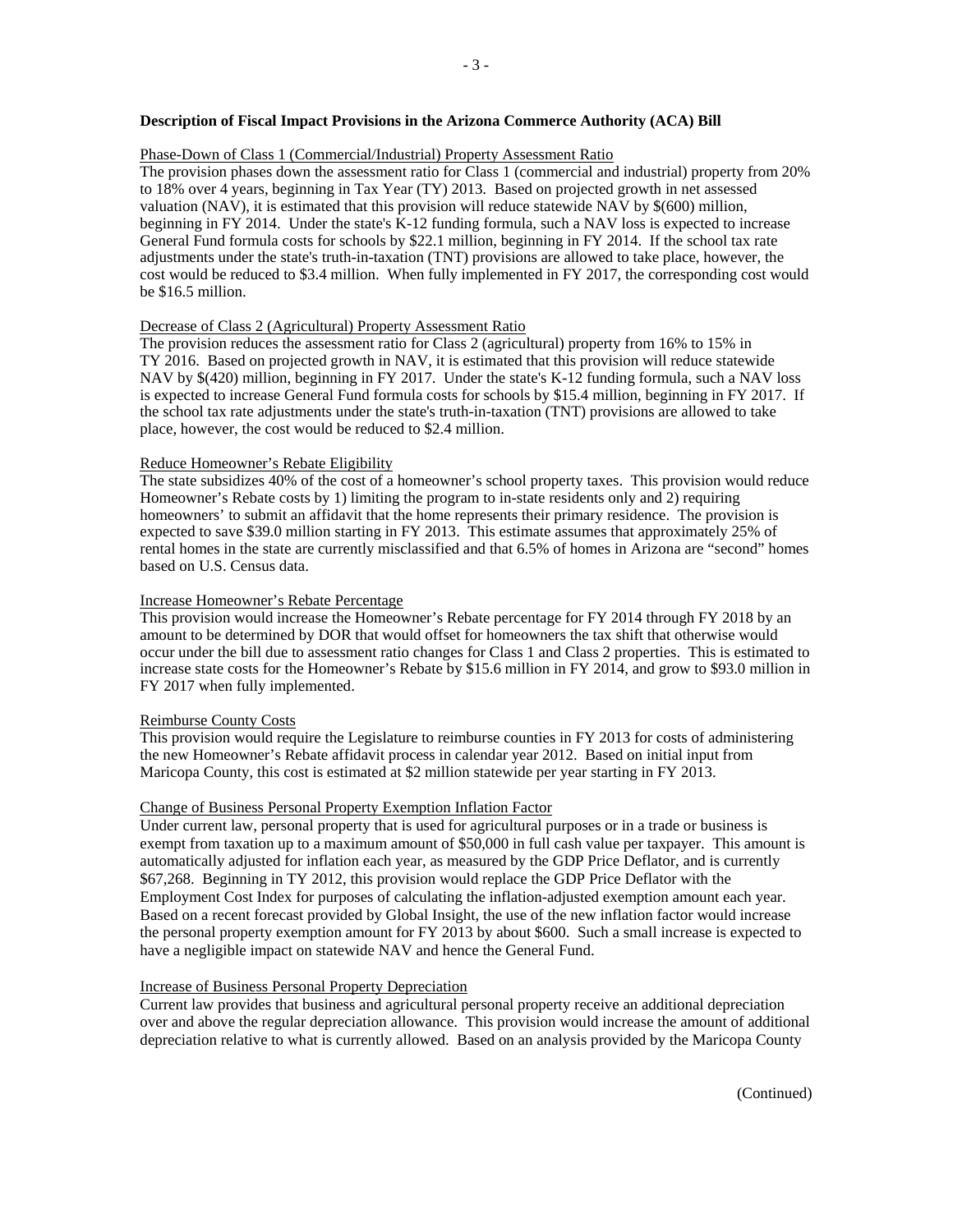Assessor's Office for a comparable measure (HB 2363) in the 2007 legislative session, it was estimated at that time that increased property depreciation would reduce statewide NAV by \$(118) million in the bill's first year of implementation. Based on property growth since 2007, it is estimated that the corresponding NAV loss in TY 2012 would be approximately \$(130) million. Under the state's K-12 funding formula, a NAV loss of such magnitude is expected to increase General Fund formula costs for schools by \$4.8 million, beginning in FY 2013. Since the provision would only apply to personal property initially acquired during or after TY 2012, there would be no offsetting first-year TNT savings.

## Expansion of Small Business Eligibility for "Angel" Investment Credit

The provision would increase eligibility for tax credits available to "angel" investors in certain small businesses. The current credit allows qualified investors to receive a 30% credit over 3 years on investment in qualified businesses (35% if business is located in a rural area or is a bioscience enterprise). The credit has a \$20 million cap, of which \$3.5 million is projected to be used under current law. While the credit authorization is set to expire at the end of FY 2011, this provision would extend such authorization by 4 years, through the end of FY 2016. Additionally, the provision would also expand eligible small businesses to include companies with assets up to \$10 million, as opposed to the current asset cap of \$2 million, and allows ACA to determine eligible sectors. The provision is estimated to exhaust the remaining \$16.5 million in credits at a cost of  $$(4.0)$  per year from FY 2012 – FY 2014, and  $$(4.5)$  million in FY 2015.

## Elimination of Capital Gains on Income Derived from Small Business

This provision eliminates capital gains on income derived from investments in small businesses with assets up to \$10 million, beginning in TY 2014. The cost of this provision is estimated to be \$(11.6) million in FY 2015. The cost estimates are based on TY 2008 Arizona capital gains data provided by the Internal Revenue Service (IRS), further adjusted for the Congressional Budget Office's (CBO) January 2011 capital gains forecast. Under this forecast, it is estimated that Arizona's taxable capital gains would grow from \$6.6 billion in TY 2008 to \$9.7 billion in TY 2014. Based on national IRS data, it was further assumed that 58% of total capital gains accrue from investment in business. Other IRS data on business assets suggests that slightly less than 4.6% of these capital gains accrue from investment in qualifying small business (firms with assets not exceeding \$10 million) determined by ACA.

## Phase-Down of Corporate Income Tax Rate

This provision reduces the corporate income tax rate from 6.968% to 4.9% over 4 years, beginning in TY 2014. The reduction is estimated to result in a revenue loss of \$(53.8) million in FY 2015 and grow to \$(269.6) million in FY 2018, when the rate reduction is fully implemented. The FY 2015 estimate reflects the 4-sector consensus forecast and estimates beginning in FY 2016 reflect the 15-year average annual growth in corporate income tax collections.

#### Phase-In of Single Corporate Sales Factor

The provision increases the optional sales factor available to multi-state corporations from 80% to 100% in equal increments over a 4-year period, beginning in TY 2014. Based on DOR data, the increase in the corporate sales factor is expected to reduce corporate income tax collections by \$(24.6) million in FY 2015 and \$(84.0) million in FY 2018 when the provision is fully implemented. The estimate for this provision varies depending on the corporate tax rate in place during implementation. The above estimates include the phase-down of the corporate tax rate beginning in TY 2014. Without the tax rate provision, the phase-in of the single sales factor would reduce revenues by \$(26.3) million in FY 2015 and grow to \$(119.5) million in FY 2018.

#### Increase of University-Related R&D Credit

The research and development (R&D) credit is calculated based on the amount of qualified research expenses. This provision would increase the credit calculation by 10% for university-related research. The credit would be subject to an aggregate cap of \$10 million per year. Since the current cost of the state's R&D program is about \$40 million annually, it is assumed that this provision will raise this cost by 10%, or \$4.0 million per year, beginning in FY 2013.